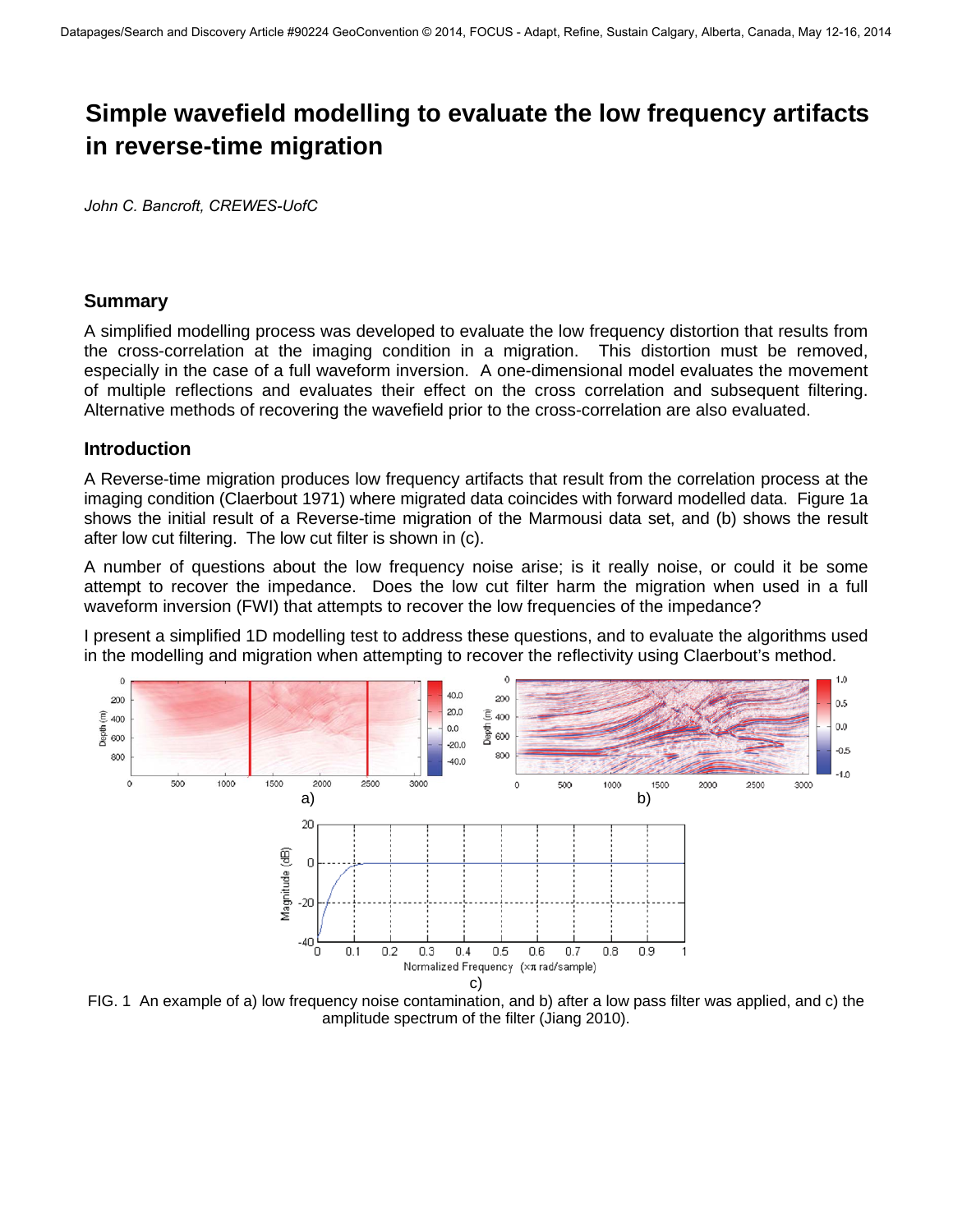#### **Theory and/or Method**

I use a very simple model of wavelets moving along a "string" that has three areas with different velocities. Wavelets are reflected from the velocity boundaries and can be absorbed or reflected from the "surface" or the "basement". This simple model would be similar to one seismic trace recorded at the surface vertically above a source location, and where the reflectors are horizontal. The 1D model confines the energy to eliminate spherical divergence.

The wavefield was propagated using a two-way finite difference solution to the acoustic wave equation

$$
\frac{\partial^2 P}{\partial z^2} = \frac{1}{v} \frac{\partial^2 P}{\partial t^2},\tag{1}
$$

with the second derivative approximated by (1, -2, 1) giving

$$
P_{i-1,j} - 2P_{i,j} + P_{i+1,j} = \frac{\delta z^2}{v^2 \delta t^2} \Big( P_{i,j-1} - 2P_{i,j} + P_{i,j+1} \Big). \tag{2}
$$

where  $\delta t$  and  $\delta z$  are the time and depth sampling increments.

Any outlying element of *P* can be chosen to be the unknown allowing the wavefield to move in positive or negative time  $(i \pm 1)$ , for forward or reverse time propagation or down  $(j+1)$  for downward continuation. Stability requirements must be met, along with very small sampling increments to prevent grid dispersion. The velocity transitions were also smoothed to eliminate aliasing.

The wavefield may also be propagated using oneway solutions to the wavefield. There are numerous finite different solutions, and variations of the phase shift method (Gazdag 1978). The phase shift method is unconditionally stable for any depth increment, and in the depth-frequency domain  $(z, \omega)$ 

$$
P(z+\delta z,\omega) = P(z,\omega)e^{\pm \frac{i\delta z\omega}{v}}.
$$
 (3)

Two initial conditions are required for a two-way solution, but only one is required for a oneway solution. The boundaries may be absorbing or reflective.

#### **Examples**

An example of forward modelling is shown in Figure 2, which used the two-way finite difference solution described above. The downward propagating wavelet can be observed along with the primary and multiple reflections. This complete forward model was used to define data at the boundaries.

Figure 3 shows a complete reconstruction of the wavefield by downward continuation using the same finite difference solution. The initial conditions were at depths  $z = 0$ ,  $\delta z$ , times  $t = 0$ , and  $t = t_{max}$ . This figure verifies that a downward continuation can reconstruct the complete wavefield as can reverse time. These initial conditions do not represent the case for surface seismic.

A reconstruction of the wavefield using the reverse time form of the same solution is shown in Figure 4. In this example, only the initial conditions at the surface  $z = 0$ ,  $\delta z$  were used, typical of that in a surface seismic application. This is the migrated data that would be used in Claerbout imaging condition.

The forward modelled data used in Claerbout's imaging condition is computed from an estimate of the velocity structure. It could be the same as that in Figure 2, but the data in that figure started with a defined velocity structure and included all multiples. In real data that model is not known.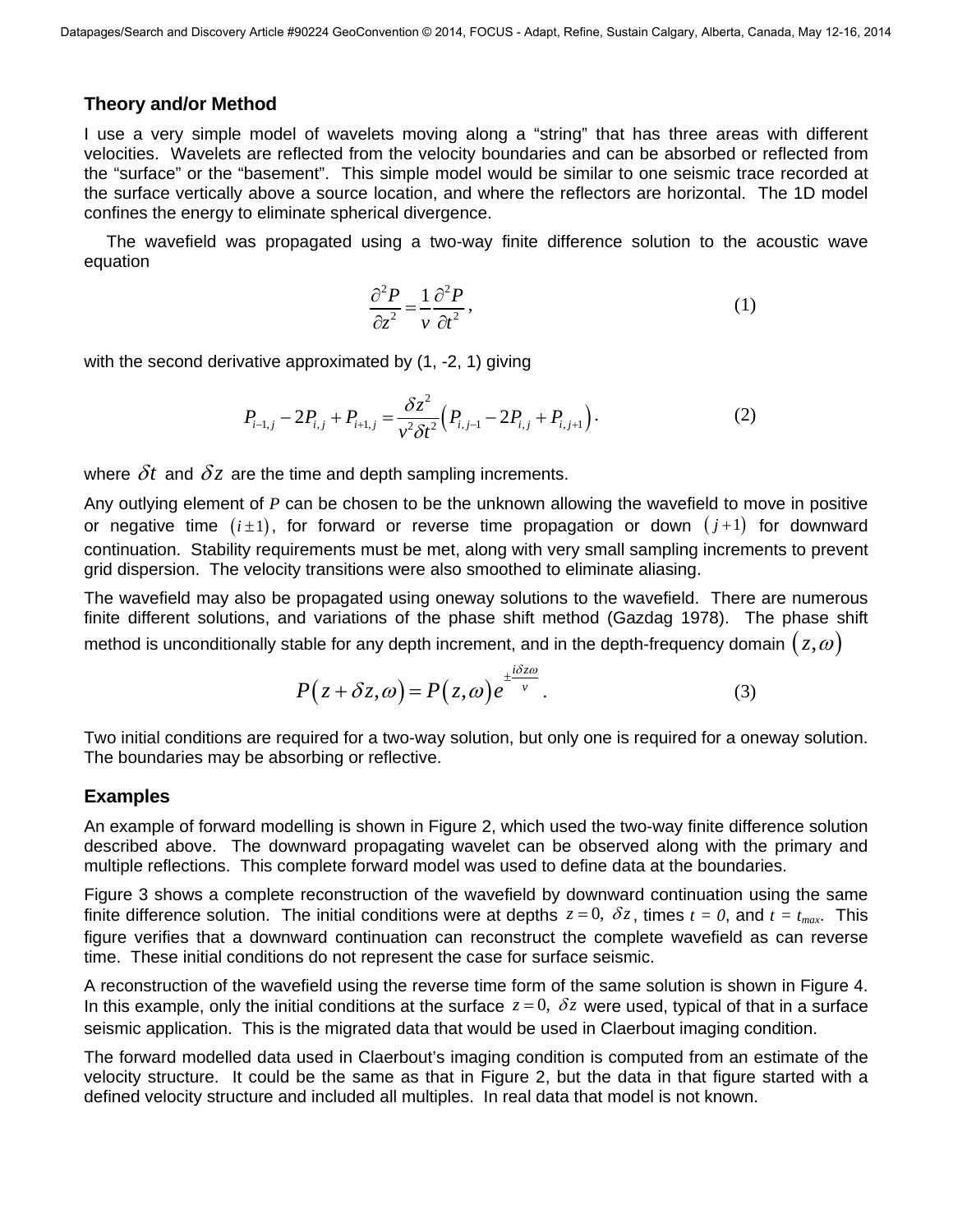

Fig. 2 Forward modelled wavefield using the two-way finite difference solution.



Fig. 3 Reconstructed wavefield using a two-way downward continuation.



Fig. 4 Reconstructed wavefield using two-way reverse time with one surface IC.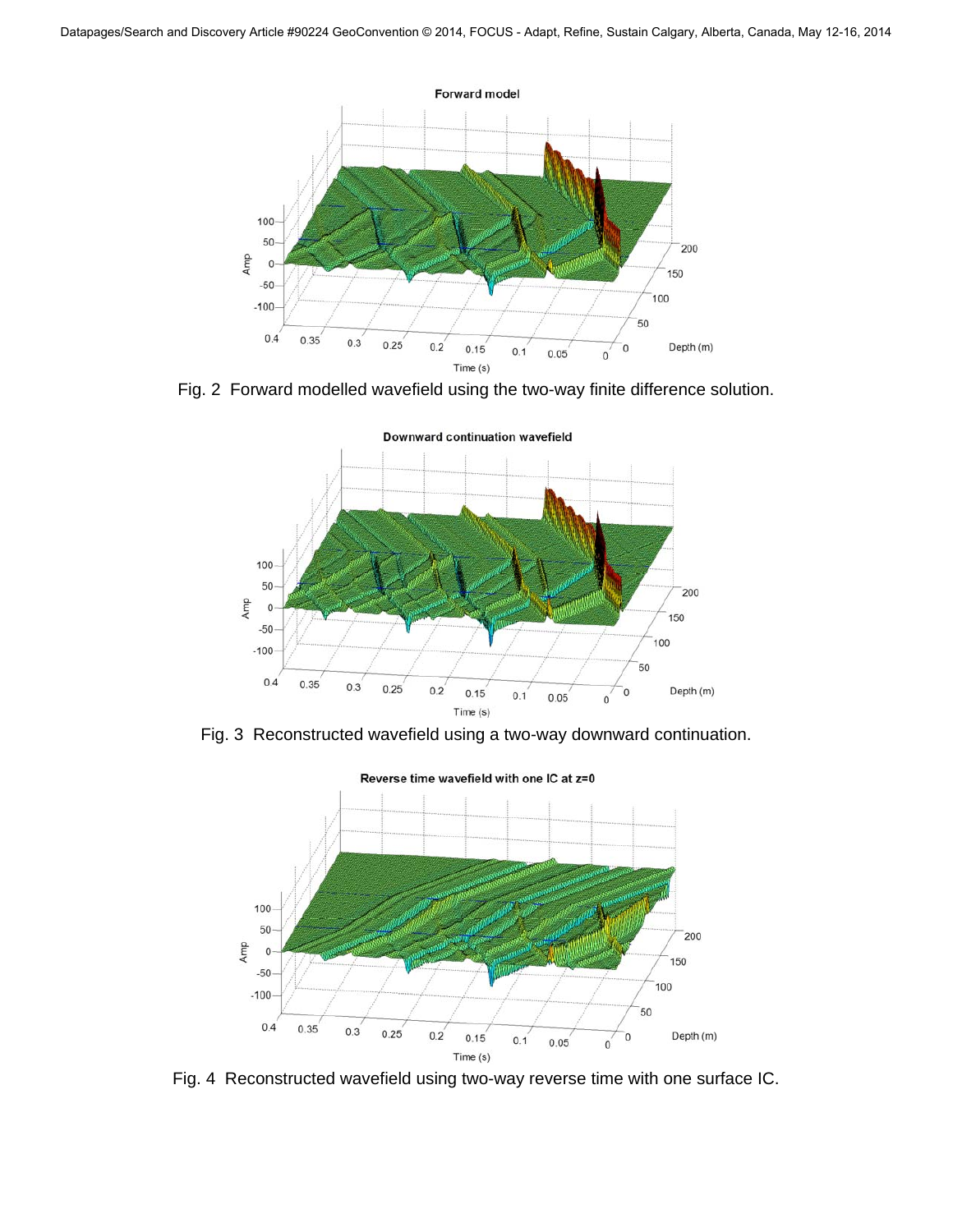Many reconstructed wavefields were created, and cross-correlations (CC) computed at each time increment. An example of the CC of the forward model (FM) with the fully reconstructed wave reversetime (RT) wavefield field is shown in Figure 5a that contains low frequency (DC) "contamination" or noise. This "contamination" may be removed using the filter shown in Figure 1a, or with a derivative (- 1, 1) to remove the average values. A Laplacian filter (1, -2, 1) may also be used to remove the average value (Liu 2010), but this is also a solution for the second derivative, as used in equation (2). The result of using the derivative is shown in (b) while using a Laplacian results in (c).



Fig. 5 CC of FM with the fully reconstructed reverse time wavefield, a) the windowed CC, b) differentiated CC, and c) Laplacian filtered CC.

#### **Observations**

The low frequency levels (DC) in Figure 5a are similar to, but are not the same as, the velocity profile for the model which is shown in Figure 6. The DC levels at all depths are contaminated by energy from multiple reflections. The forward model used in Figure 5



Fig. 6 Velocity array in depth.